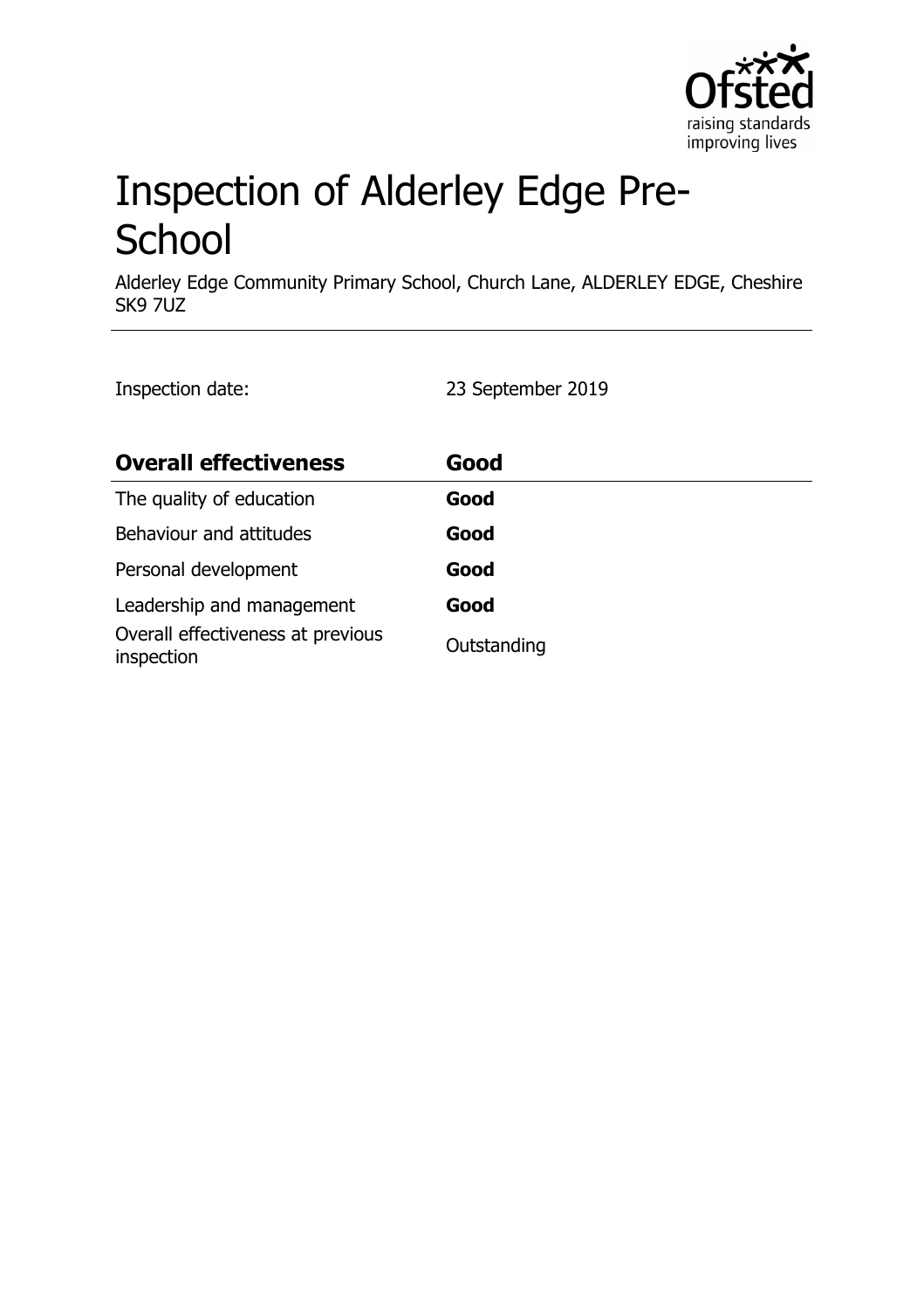

# **What is it like to attend this early years setting?**

#### **The provision is good**

Staff have high expectations for every child. Children enjoy pretending to be pirates. Staff extend children's learning as they encourage them to make telescopes. Children are motivated and eager to join in because activities and experiences build on children's unique interests.

Children feel emotionally safe and secure. They behave well and play cooperatively together with their friends. Staff support children effectively to develop their language skills. For example, during role-play activities, children use words such as 'stethoscope' and explain what items are used for. Children enjoy listening to their favourite stories. Staff use props and encourage children to act out parts of the story to hold children's interest. For instance, they stomp and squelch through the mud as they go on a bear hunt. Children also take home the pre-school bear, and staff encourage children to share a bedtime story with him. This helps children to develop a love of reading in the setting and at home.

Staff use good strategies to support children's early writing skills. For example, they encourage children to write their names on their drawings. Children sound out the letters in their name and staff support them to form the letters correctly. Children explore mathematical concepts as they count how many conker shells they can find. Staff encourage them to think about how many more they will need to make ten. These skills help prepare children for the next stages in their learning, including when they go to school.

## **What does the early years setting do well and what does it need to do better?**

- Children's emotional development is supported extremely well. Staff use various props, such as 'Monkey Bob' and the 'worry monster', for children to talk to about their feelings and emotions. Children also engage in yoga activities to help them feel calm and relaxed. Staff use various strategies to promote children's positive behaviour. For example, they use certificates and stickers to reinforce what children do well, such as sharing their toys with others. As a result, children's behaviour is good and they play cooperatively together.
- $\blacksquare$  Leaders and managers regularly evaluate the setting and identify any areas for improvement based on their discussions with children and parents. For example, leaders provided an outdoor shelter to extend children's experiences in the woodland area. The manager creates action plans to ensure a continued cycle of improvement and aims to further develop the outdoor space.
- $\blacksquare$  Leaders and staff have high expectations for all children. They provide a wide range of activities that encourage learning in all areas of development. Staff regularly observe children and use these observations to follow children's lead and their interests. Staff identify areas of provision that require development.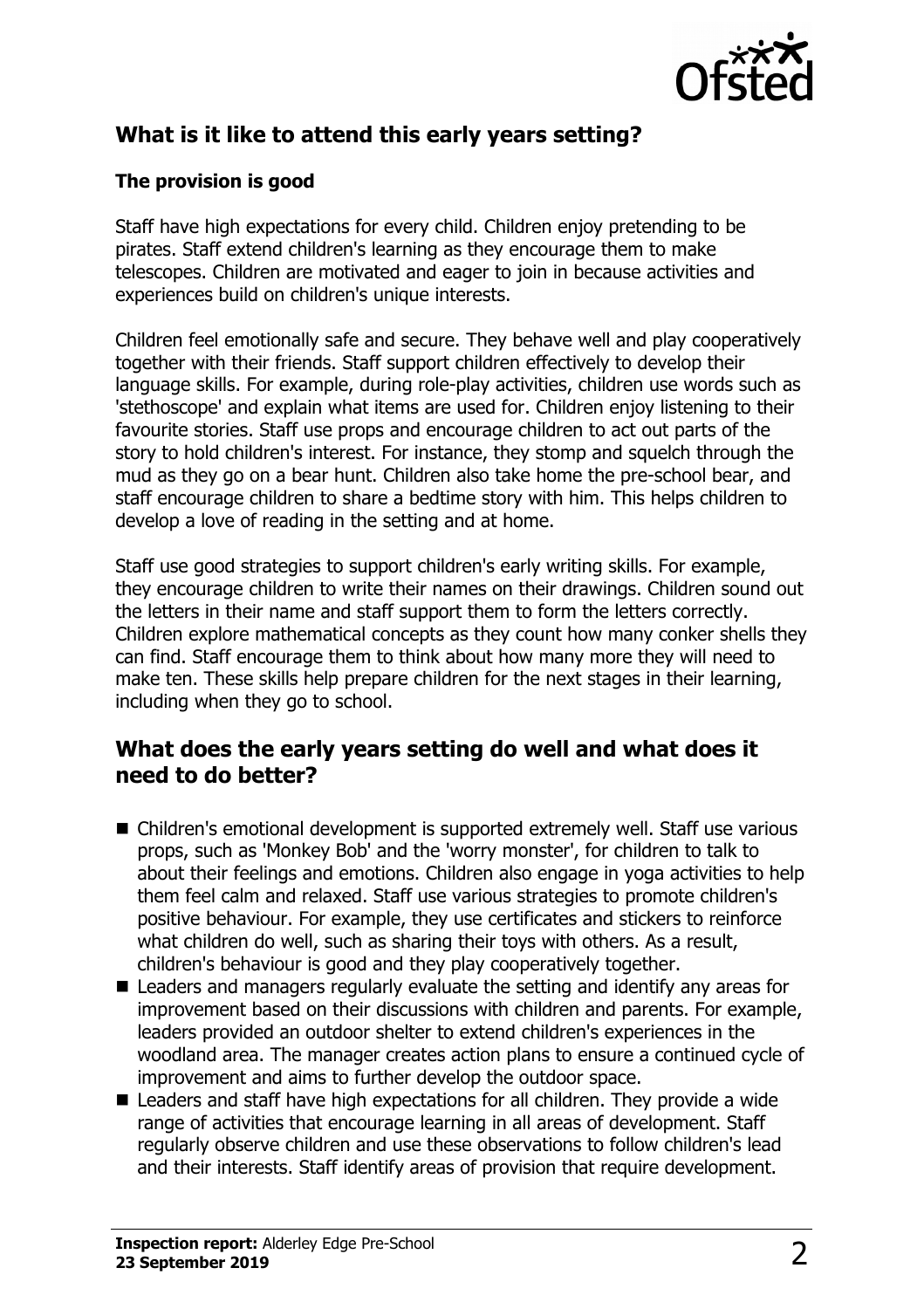

For example, staff introduced a computer station to support children's understanding of the technological world around them.

- Parent partnerships are effectively supported. Staff begin to build positive relationships and gather information on children's starting points during home visits before children attend. Parents and staff share information electronically. This helps to ensure consistency of care for children. In addition, parents are represented on the pre-school committee and help shape the service provided by the pre-school. Parents speak very highly of the pre-school and say their children enjoy attending.
- $\blacksquare$  Staff support children's understanding of how to live a healthy lifestyle. Staff provide children with a healthy range of meals and snacks. Children have regular access to the outdoors. They also engage in regular physical activities. Staff support children's understanding of the effects these activities can have on their bodies.
- $\blacksquare$  Staff encourage children to chop fruit and pour their own drinks during snack time. Children also wash their dishes afterwards. Children make choices and direct their own play and learning. This helps to support their growing independence and gives them confidence in their own abilities.
- In the main, children are happy and safe. Staff conduct risk assessments on all areas used by the children. They involve children in identifying hazards in their environment, which helps to support children's understanding of how to keep themselves safe. However, risk assessments are not as robust when children are exploring during woodland sessions.

# **Safeguarding**

The arrangements for safeguarding are effective.

Staff understand their responsibility to safeguard children. They have a good knowledge of the signs and symptoms of abuse. Staff know the procedure to follow should they have concerns about a child or if an allegation is made against a member of staff. Staff regularly update their training to support their safeguarding knowledge, which includes training around wider safeguarding concerns. This helps to promote children's safety and well-being. The manager follows safer recruitment procedures to ensure the suitability of staff and takes steps to assess their ongoing suitability.

## **What does the setting need to do to improve?**

#### **To further improve the quality of the early years provision, the provider should:**

 $\blacksquare$  review risk assessments to identify any potential hazards and minimise risks to children during their attendance at woodland sessions.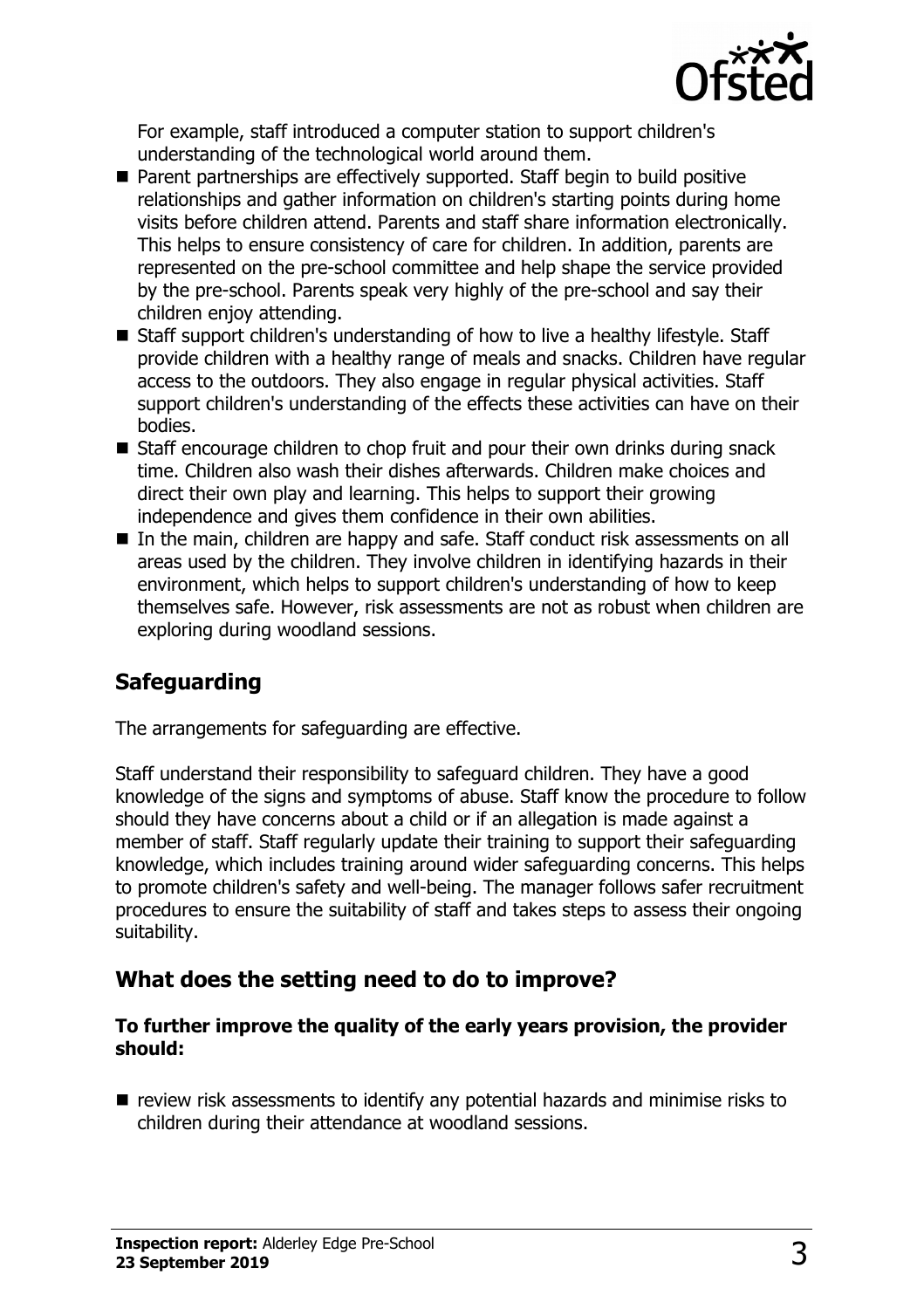

| <b>Setting details</b>                              |                                                                                      |
|-----------------------------------------------------|--------------------------------------------------------------------------------------|
| Unique reference number                             | 304948                                                                               |
| <b>Local authority</b>                              | <b>Cheshire East</b>                                                                 |
| <b>Inspection number</b>                            | 10109862                                                                             |
| <b>Type of provision</b>                            | Childcare on non-domestic premises                                                   |
| <b>Registers</b>                                    | Early Years Register, Compulsory Childcare<br>Register, Voluntary Childcare Register |
| Day care type                                       | Full day care                                                                        |
| Age range of children                               | 2 to $4$                                                                             |
| <b>Total number of places</b>                       | 25                                                                                   |
| Number of children on roll                          | 30                                                                                   |
| Name of registered person                           | Alderley Edge Pre-School Playgroup<br>Committee                                      |
| <b>Registered person unique</b><br>reference number | RP524920                                                                             |
| <b>Telephone number</b>                             | 01625 599300                                                                         |
| Date of previous inspection                         | 28 November 2014                                                                     |

## **Information about this early years setting**

Alderley Edge Pre-School registered in 1991. It is located in Alderley Edge, Cheshire. The nursery employs seven members of staff. The majority of staff hold appropriate early years qualifications ranging from level 3 to level 6. One member of staff is working towards a level 3 qualification. The nursery opens from Monday to Friday, 8.45am to 3.15pm, during term time. The nursery provides funded early education for two-, three- and four-year-old children.

# **Information about this inspection**

**Inspector** Paula Graves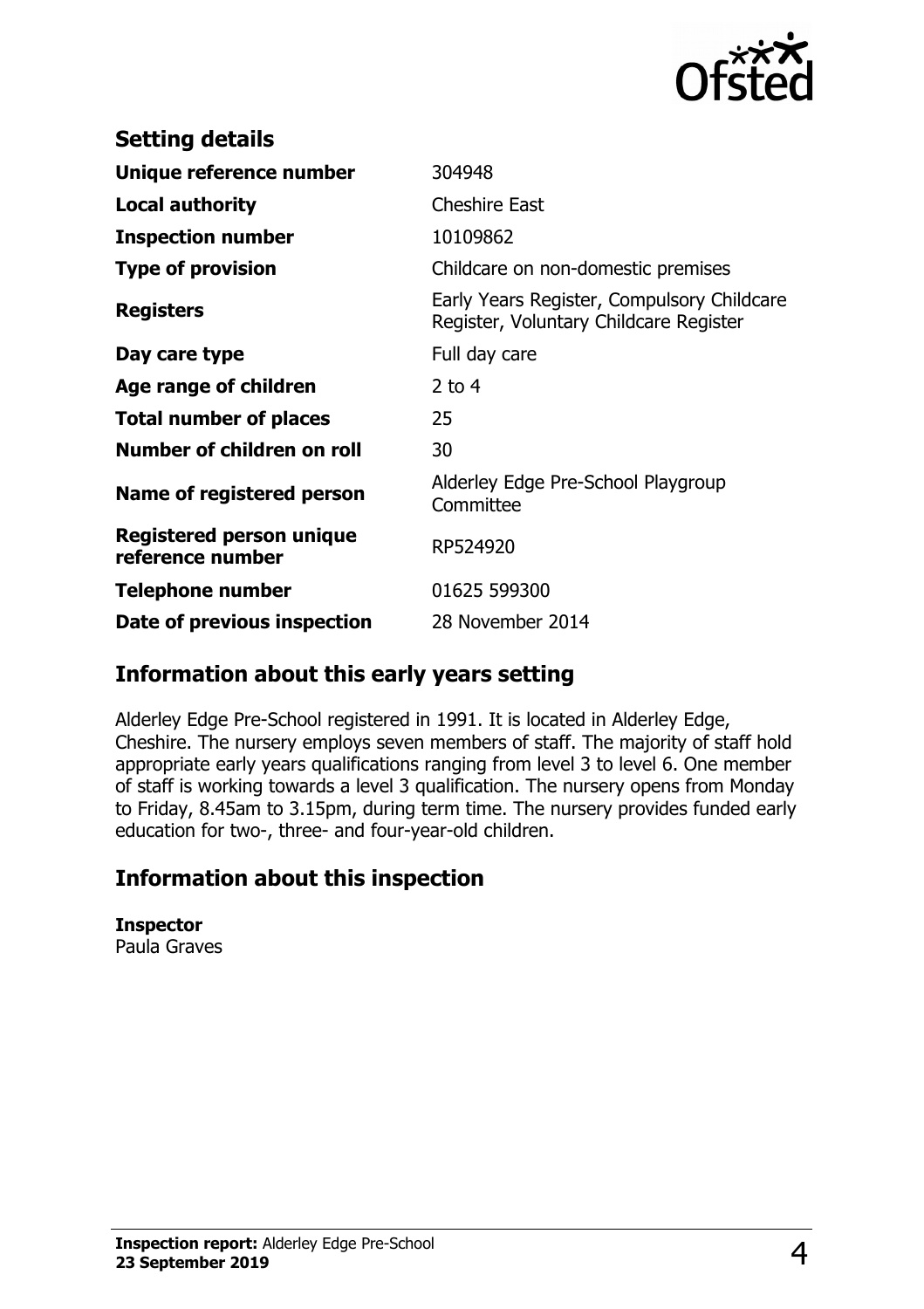

#### **Inspection activities**

- $\blacksquare$  The inspector looked at relevant documentation, including evidence of the suitability of staff and committee members.
- She observed staff interactions with the children, both indoors and outside, and assessed the impact this has on children's learning.
- $\blacksquare$  A joint observation was conducted with the inspector and the manager.
- Parents' views were taken into account through verbal feedback provided.
- $\blacksquare$  Discussions were held with staff and the children at appropriate times during the inspection.

We carried out this inspection under sections 49 and 50 of the Childcare Act 2006 on the quality and standards of provision that is registered on the Early Years Register. The registered person must ensure that this provision complies with the statutory framework for children's learning, development and care, known as the early years foundation stage.

If you are not happy with the inspection or the report, you can [complain to Ofsted.](http://www.gov.uk/complain-ofsted-report)